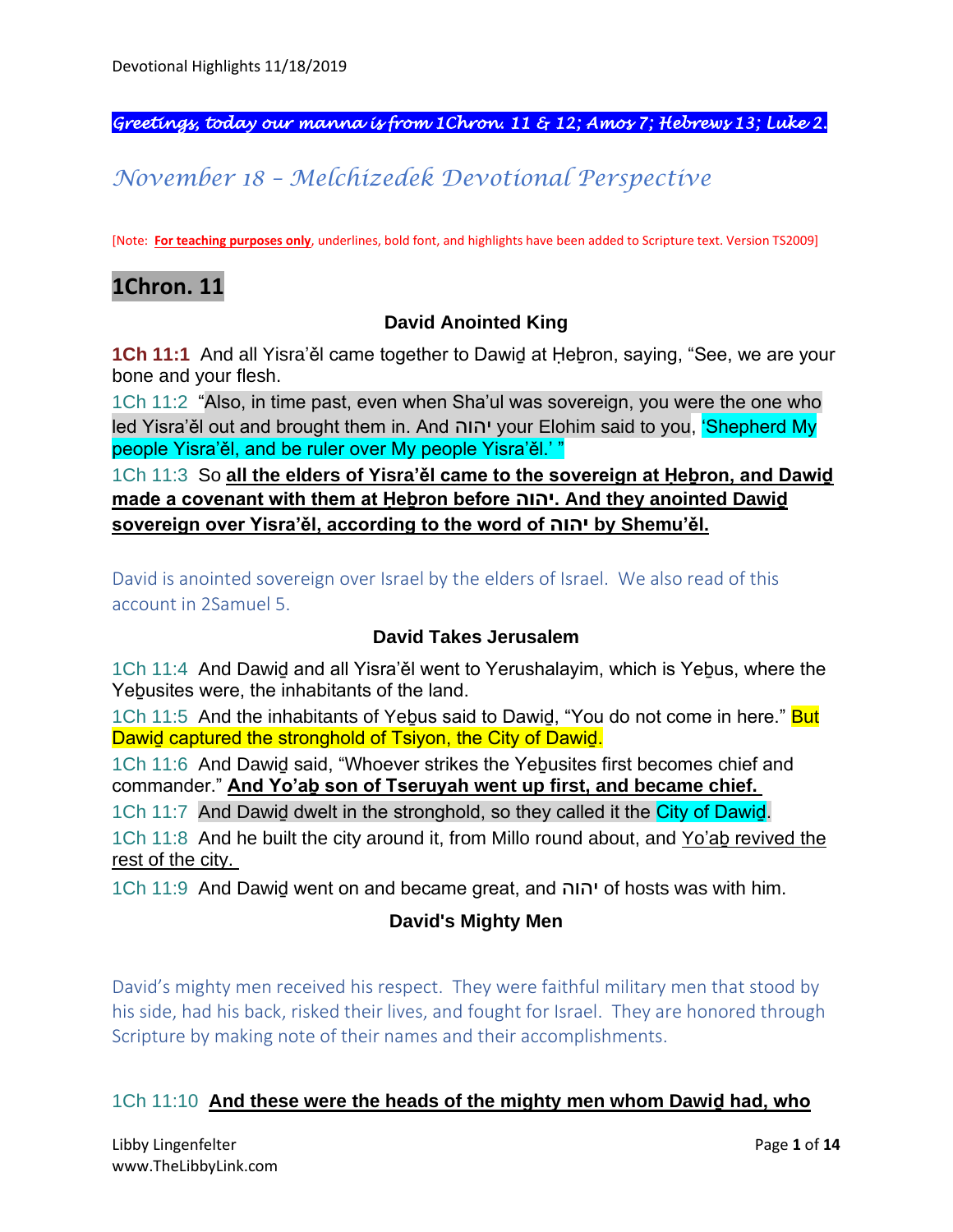# **strengthened themselves with him in his reign, with all Yisra'ěl, to set him up to reign over Yisra'ěl, according to the word of יהוה.**

1Ch 11:11 And this is the number of the mighty men whom Dawid had:

- $\ddot{\text{+}}$  Yashob'am son of a Hakmonite, chief of the thirty. He had lifted up his spear against three hundred, slain at one time.
- ↓ 1Ch 11:12 And after him was El'azar son of Dodo, the Ahohite, who was one of **the three mighty men.**
	- $\circ$  1Ch 11:13 He was with Dawid at Pasdammim, and the Philistines were gathered there for battle, and a portion of the field was filled with barley, and the people had fled before the Philistines.
	- o 1Ch 11:14 But they took their stand in the midst of that field, and delivered it, and struck the Philistines. Thus יהוה saved them by a great deliverance.

The heroic account of three of the brave thirty chiefs.

1Ch 11:15 And **three of the thirty chiefs** went down to the rock to Dawiḏ, into the cave of Aḏullam, while the army of the Philistines encamped in the Valley of Repha'im. 1Ch 11:16 And Dawiḏ was then in the stronghold, and the watch-post of the Philistines was then in Běyth Lehem.

1Ch 11:17 And Dawid longed and said, "Oh, that someone would give me a drink of water from the well of Běyth Leḥem, which is by the gate!"

This tells us that if we ever are relegated to the wilderness, it will not be uncommon for people to long for the 'comforts of home.' At the same time, we know that we should not 'turn back' and should press forward in Him. YHWH will provide and YHWH will direct our steps.

1Ch 11:18 And the three broke through the camp of the Philistines, and drew water from the well of Běyth Leḥem that was by the gate, and took it and brought it to Dawiḏ. **But Dawiḏ would not drink it, but poured it out to יהוה.**

1Ch 11:19 And he said, "Far be it from me, O my Elohim, that I should do this! Should I drink the blood of these men who have risked their lives? For at the risk of their lives they brought it." And he would not drink it. **This is what the three mighty men did.**

- $\ddot{+}$  1Ch 11:20 And Abishai the brother of Yo'ab was chief of another three. And he had lifted up his spear against three hundred men, who were slain, and won a name among the three.
	- 1Ch 11:21 Of the three he was more esteemed than the other two men, so he became their head. However he did not come to the first three.
- $\ddagger$  1Ch 11:22 Benayah was the son of Yehoyaḍa, the son of a brave man from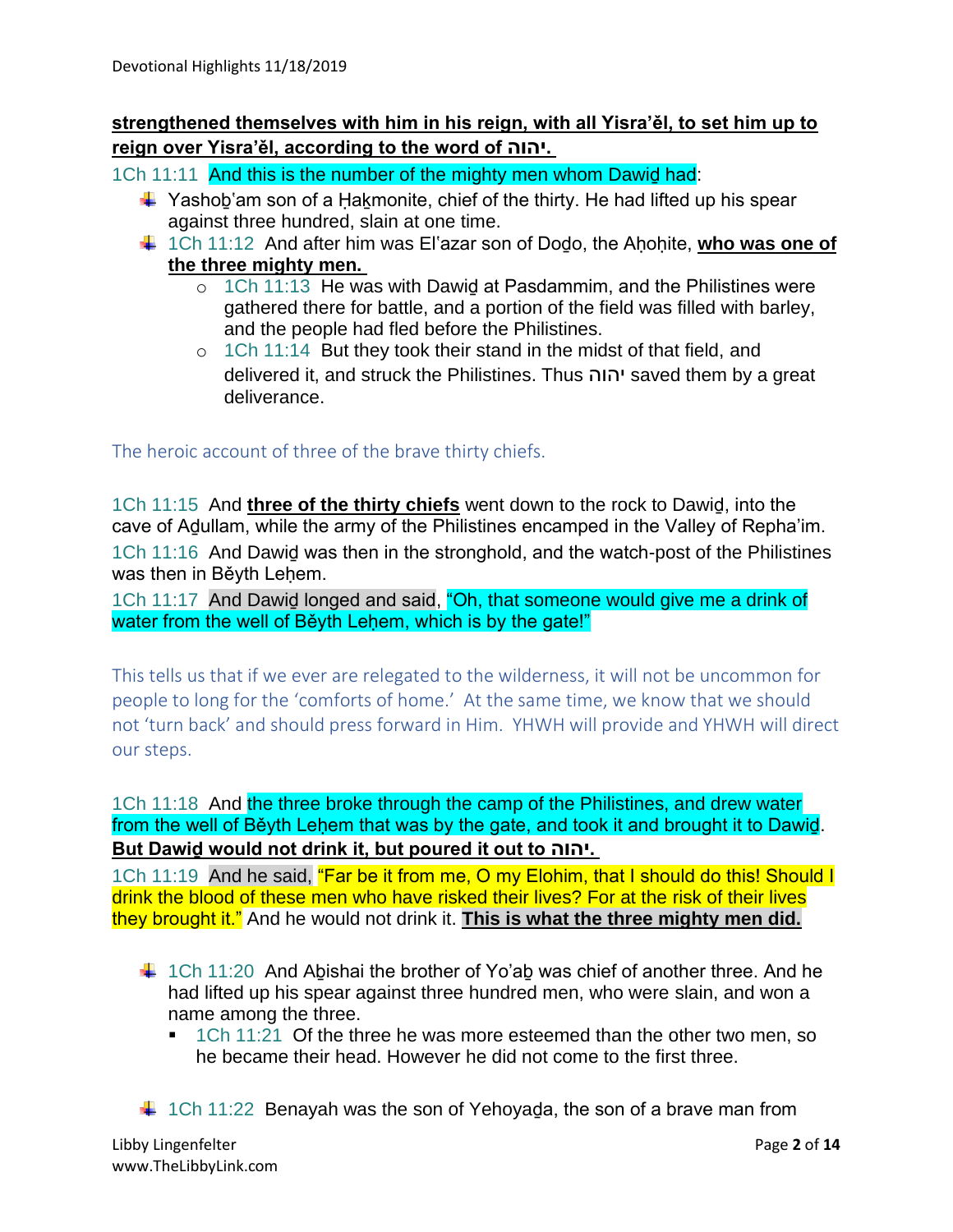#### Qaḇtse'ěl, who had done many deeds. **He struck two lion-like Mo'aḇites. He also went down and struck a lion in the midst of a pit on a snowy day.**

- o 1Ch 11:23 And he struck a Mitsrian, a man of great height, five cubits tall. And in the Mitsrian's hand was a spear like a weaver's beam, and he went down to him with a staff and wrenched the spear out of the Mitsrian's hand, and killed him with his own spear.
- o 1Ch 11:24 This is what Benayahu son of Yehoyaḏa did, and won a name among the three mighty men.
- $\overline{5}$  1Ch 11:25 See, he was more esteemed than the thirty, but he did not come to the first three. And Dawiḏ set him over his court.

#### 1Ch 11:26 **And the mighty men of the armies were**

- $\overline{\phantom{a} \bullet}$  Asah'ěl the brother of Yo'ab.
- $\overline{\phantom{a} \bullet}$  Elhanan son of Dodo of Běyth Lehem,
- $\downarrow$  1Ch 11:27 Shammoth the Harorite,
- $\bigstar$  Hělets the Pelonite,
- $\downarrow$  1Ch 11:28 Ira son of Iqqěsh the Teqowite,
- $\bigstar$  Abi'ezer the Anathothite,
- $\downarrow$  1Ch 11:29 Sibbekai the Hushathite,
- $\ddot$  Ilai the Ahohite,
- $\downarrow$  1Ch 11:30 Maharai the Netophathite,
- $\overline{\phantom{a}}$  Hěled son of Ba'anah the Netophathite,
- $\downarrow$  1Ch 11:31 Ithai son of Ribai of Gib'ah, of the children of Binyamin,
- $\overline{\phantom{a}}$  Benayah the Pirathonite,
- $\downarrow$  1Ch 11:32 Hurai of the wadis of Ga'ash,
- $\downarrow$  Abi'ěl the Arbathite,
- $\downarrow$  1Ch 11:33 Azmaweth the Baharumite,
- $\bigcup$  Elyahba the Sha'albonite,
- $\downarrow$  1Ch 11:34 the sons of Hashěm the Gizonite,
- $\downarrow$  Yonathan son of Sha $\bar{q}$ ě the Hararite,
- $\downarrow$  1Ch 11:35 Ahyam son of Sakar the Hararite,
- $\leftarrow$  Eliphal son of Ur,
- $\downarrow$  1Ch 11:36 Hěpher the Mekěrathite,
- $\overline{\phantom{a}}$  Ahiyah the Pelonite,
- $\downarrow$  1Ch 11:37 Hetsro the Karmelite,
- $\downarrow$  Na'arai son of Ezbai,
- $\downarrow$  1Ch 11:38 Yo'ěl the brother of Nathan,
- $\overline{\phantom{a}}$  Mibhar son of Hağri,
- $\downarrow$  1Ch 11:39 Tseleq the Ammonite,
- $\ddot{+}$  Naḥarai the Běrothite (the armour-bearer of Yo'ab son of Tseruyah),
- $\downarrow$  1Ch 11:40 Ira the Yithrite,
- $\triangleq$  Garěb the Yithrite,
- $\ddagger$  1Ch 11:41 Uriyah the Hittite,
- $\overline{\phantom{a}}$  Zabad son of Ahlai,
- $\ddot{+}$  1Ch 11:42 Adina son of Shiza the Re'uběnite, the head of the Re'uběnites, and thirty with him,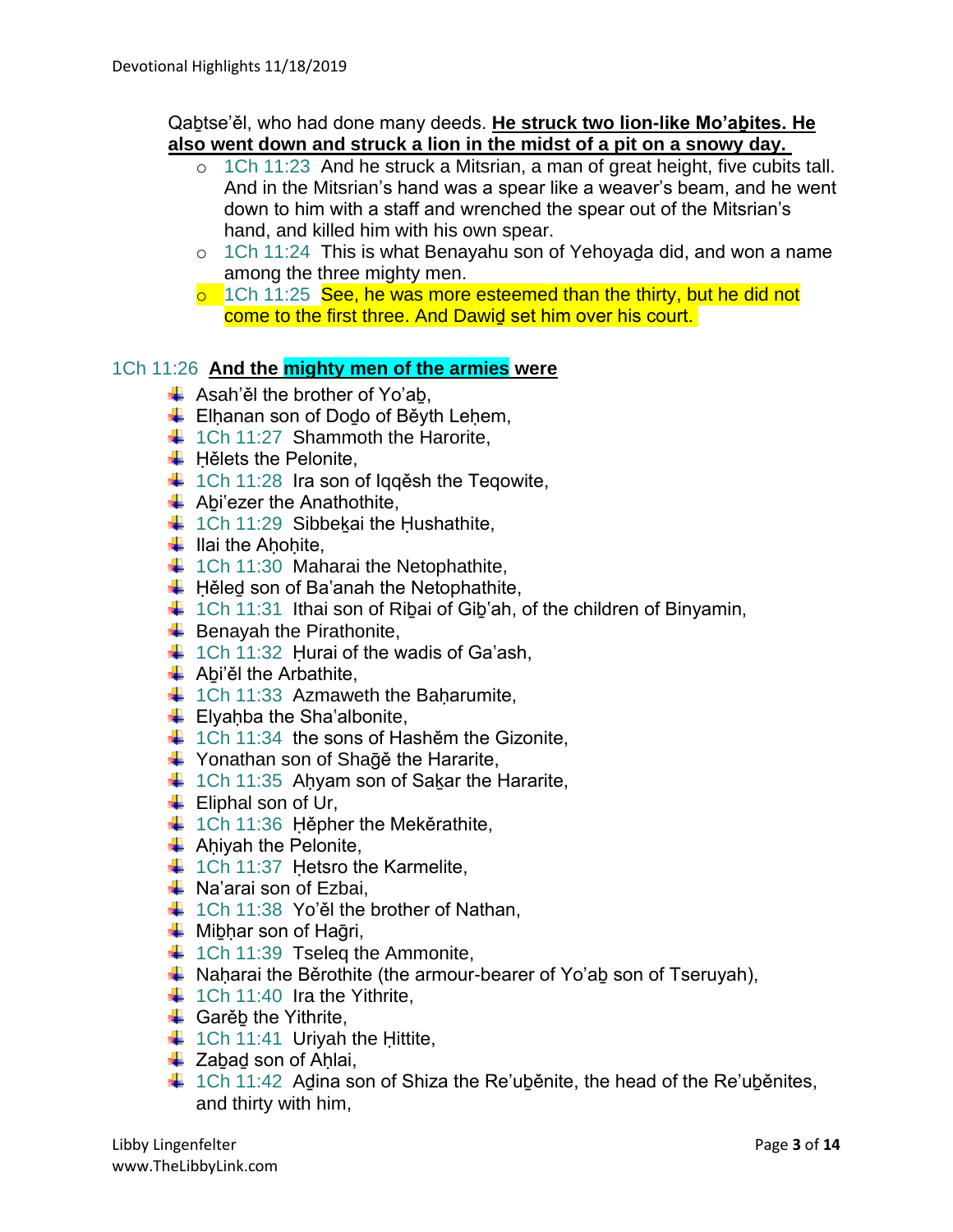- $\downarrow$  1Ch 11:43 Hanan son of Ma'akah, and
- $\bigstar$  Yoshaphat the Mithnite,
- $\downarrow$  1Ch 11:44 Uzziya the Ashterathite,
- $\frac{1}{\sqrt{2}}$  Shama and Ye'i'el the sons of Hotham the Aro'erite,
- $\downarrow$  1Ch 11:45 Yediya'ěl son of Shimri, and
- $\downarrow$  Yoha his brother, the Titsite,
- $\downarrow$  1Ch 11:46 Eli'ěl the Mahawite, and
- **→** Yeribai and
- $\downarrow$  Yoshawyah the sons of Elna'am,
- $\ddot{\bullet}$  Yithmah the Mo'abite,
- $\downarrow$  1Ch 11:47 Eli'ěl, and
- **↓** Oběd, and
- **↓** Ya'asi'ěl of Metsobayah.

# **1Chron. 12**

#### **The Mighty Men Join David**

**1Ch 12:1** Now these are they who came to Dawiḏ at Tsiqlaḡ while he was still in hiding from Sha'ul son of Qish. And they were among the mighty men, helping the battle,

1Ch 12:2 armed with bows, using both the right hand and the left, with stones, and with arrows, with bows, of the brothers of Sha'ul, of Binyamin.

- $\ddot{\bullet}$  1Ch 12:3 The chief was Ahi'ezer and Yo'ash, the sons of Shema'ah the Giḇ'athite; and
- **↓** Yezaw'ěl and
- $\overline{\text{I}}$  Pelet, the sons of Azmaweth; and
- $\overline{\phantom{a}}$  Berakah, and
- $\bigstar$  Yěhu the Anathothite:
- $\downarrow$  1Ch 12:4 and Yishmayah the Gib'onite, a mighty man among the thirty, and over the thirty; and
- Yirmeyah, and
- $\downarrow$  Yahazi'ěl, and
- $\downarrow$  Yohanan, and
- $\bigstar$  Yozabad the Geděrathite;
- $\downarrow$  1Ch 12:5 Eluzai, and
- **↓** Yerimoth, and
- $\leftarrow$  Be'alyah, and
- $\triangleq$  Shemarvahu, and
- $\triangleq$  Shephatyahu the Haruphite;
- $\downarrow$  1Ch 12:6 Elganah, and
- $\ddot{\bullet}$  Yishshiyahu, and
- Azar'ěl, and
- Yow'ezer, and
- $\bigstar$  Yashob'am the Qorhites;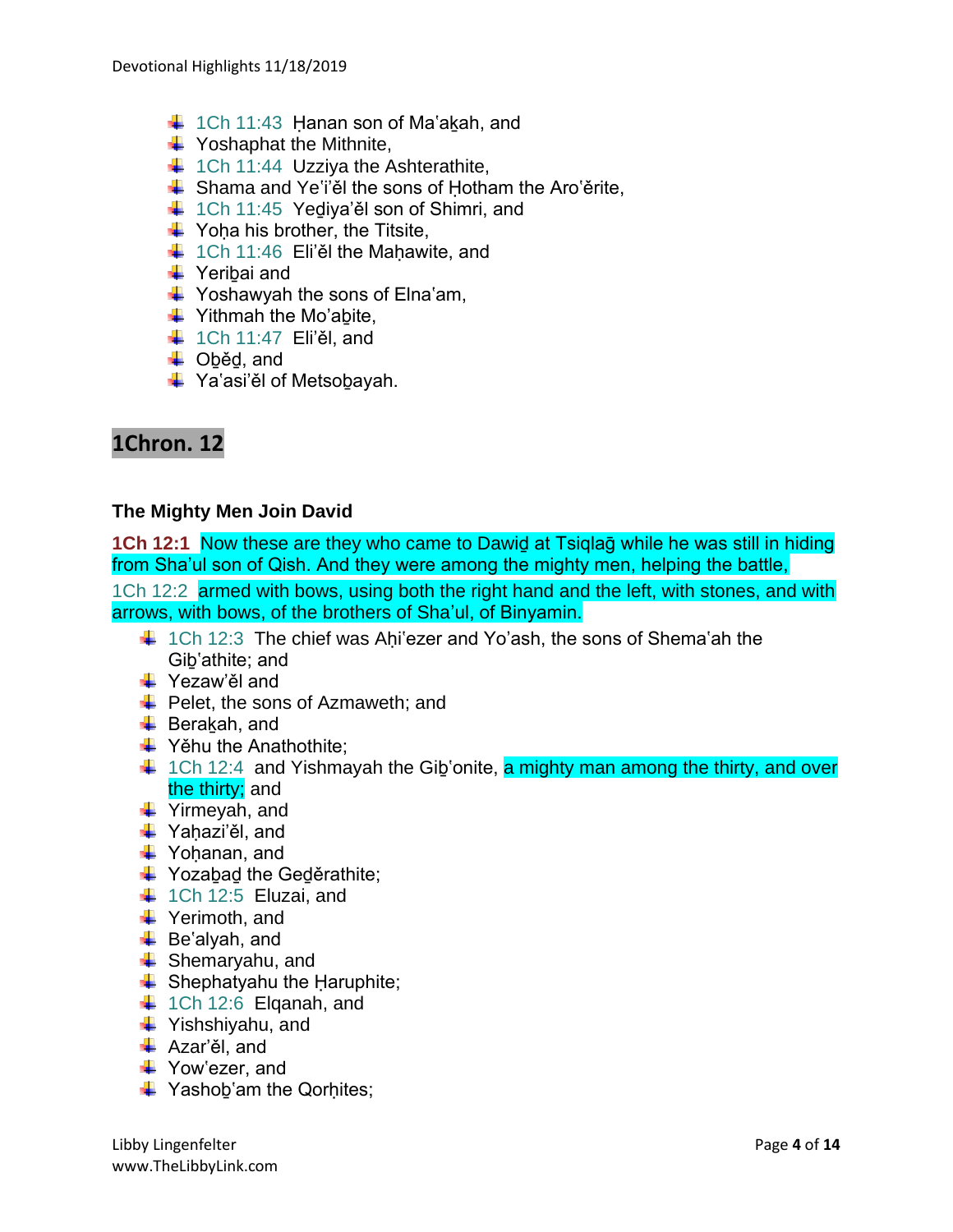- $\ddot{\bullet}$  1Ch 12:7 and Yo'ělah and
- $\downarrow$  Zebadyah, the sons of Yeroham of Gedor.

1Ch 12:8 And some Gadites separated themselves to Dawid at the stronghold in the wilderness, mighty brave men, men trained for battle, **who could handle shield and spear, whose faces were like the faces of lions, and were as swift as gazelles on the mountains:**

- $\div$  1Ch 12:9 Ezer the chief.
- $\overline{\phantom{a}}$  Obadyah the second,
- $\overline{\phantom{a}}$  Eliyab the third,
- $\downarrow$  1Ch 12:10 Mishmannah the fourth,
- $\ddot{\bullet}$  Yirmeyah the fifth,
- $\ddagger$  1Ch 12:11 Attai the sixth,
- $\ddot{\bullet}$  Eli'ěl the seventh,
- $\downarrow$  1Ch 12:12 Yohanan the eighth,
- $\leftarrow$  Elzabad the ninth,
- $\downarrow$  1Ch 12:13 Yirmeyahu the tenth,
- $\leftarrow$  Makbannai the eleventh.

1Ch 12:14 These were from the **sons of Gaḏ, chiefs of the army**. The least was over a hundred, and the greatest was over a thousand.

1Ch 12:15 These were the ones who passed over the Yarděn in the first new *moon*, when it was overflowing all its banks, and put to flight all those in the valleys, to the east and to the west.

1Ch 12:16 And some of the children of **Binyamin and Yehuḏah** came to Dawiḏ at the stronghold.

1Ch 12:17 And Dawid went out to face them, and answered and said to them, "If you have come peaceably to me to help me, my heart shall be united with you; but if to betray me to my enemies – there is no violence in my hands – let the Elohim of our fathers see and reprove."

1Ch 12:18 **Then the Spirit came upon Amasai, chief of the officers**, "Yours, O Dawid! And with you, O son of Yishai! Peace, peace to you, and peace to your helpers! For your Elohim shall help you." And Dawiḏ received them, and put them among the chiefs of the raiding band.

1Ch 12:19 And some **from Menashsheh** went over to Dawiḏ when he was going with the Philistines to battle against Sha'ul. But they did not help them, for the princes of the Philistines took advice and sent him away, saying, "He might go over to his master Sha'ul with our heads!"

1Ch 12:19 seems to have been a divine intervention by YHWH to spare David from joining against Saul; since during the time, David had sought refuge away from Saul in Ziklag.

# 1Ch 12:20 **When he went to Tsiqlaḡ, those of Menashsheh who went over to him were**:

 $\overline{\phantom{a}}$  Adnah, and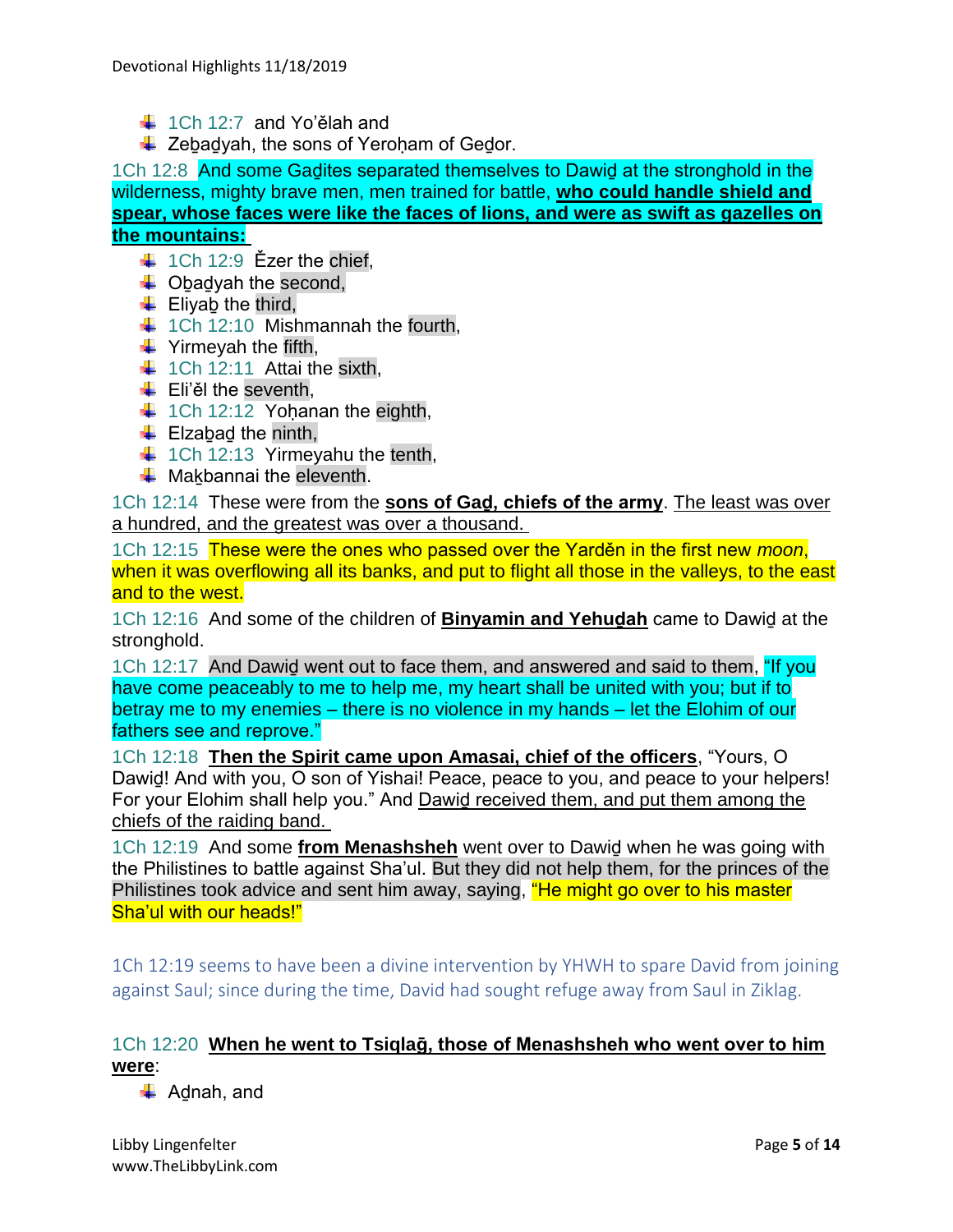- $\downarrow$  Yozabad, and
- $\overline{\mathbf{V}}$  Yediya'ěl, and
- **↓** Mika'ěl, and
- $\overline{\phantom{a}}$  Yozabad, and
- $\leftarrow$  Elihu, and
- $\ddot{\text{+}}$  Tsillethai, chiefs of the thousands who were from Menashsheh.

1Ch 12:21 **And they helped Dawiḏ against the raiding bands**, for they were all mighty brave men, and they were commanders in the army.

1Ch 12:22 For at that time they came to Dawiḏ day by day to help him, until it was a great army, like an army of Elohim.

1Ch 12:23 And these were the numbers of the chiefs of those that were armed for battle, and came to Dawid at Hebron to turn over the reign of Sha'ul to him, according to the word of יהוה:

- 1Ch 12:24 Of the children of Yehuḏah bearing shield and spear, **six thousand eight hundred armed for battle;**
- 1Ch 12:25 of the children of Shim'on, mighty brave men for the army, **seven thousand one hundred;**
- 1Ch 12:26 of the children of Lěwi **four thousand six hundred**;
- 1Ch 12:27 and Yehoyaḏa, the leader of the Aharonites, and with him **three thousand seven hundred;**
- $\ddagger$  1Ch 12:28 and Tsadog, a young man, a mighty brave man, and from his father's house **twenty-two commanders;**
- 1Ch 12:29 and the children of Binyamin, relatives of Sha'ul, **three thousand** until then the greatest part of them guarded the charge of the house of Sha'ul;
- <sup>+</sup> 1Ch 12:30 and the children of Ephrayim twenty thousand eight hundred, mighty brave ones, men of name throughout their father's house;
- $\frac{1}{2}$  **1Ch 12:31 and the half-tribe of Menashsheh eighteen thousand, who were** designated by name to come and set up Dawiḏ to reign;
- $\ddot{+}$  1Ch 12:32 and the children of Yissaskar who had understanding of the times, to know what Yisra'ěl should do, their chiefs were **two hundred**. And all their brothers *acted* at their mouth;
- <sup>1</sup>/4 1Ch 12:33 of Zebulun there were **fifty thousand** going out to the army, arranging battle with all weapons of battle, giving support with undivided heart;
- 1Ch 12:34 and of Naphtali **one thousand commanders**, and with them **thirtyseven thousand** with shield and spear;
- <sup>4</sup> 1Ch 12:35 and of the Danites, arranging battle, **twenty-eight thousand six hundred;**
- 1Ch 12:36 and of Ashěr, going out to the army, arranging battle, **forty thousand**;
- $\ddagger$  1Ch 12:37 and of the Re'ubenites and the Gadites and the half-tribe of Menashsheh, from beyond the Yarděn, **one hundred and twenty thousand** armed for battle with every kind of weapon of battle.

1Ch 12:38 All these men of battle, keeping rank, came to Hebron with a perfect heart, to set up Dawid to reign over all Yisra'ěl. And all the rest of Yisra'ěl were of one heart to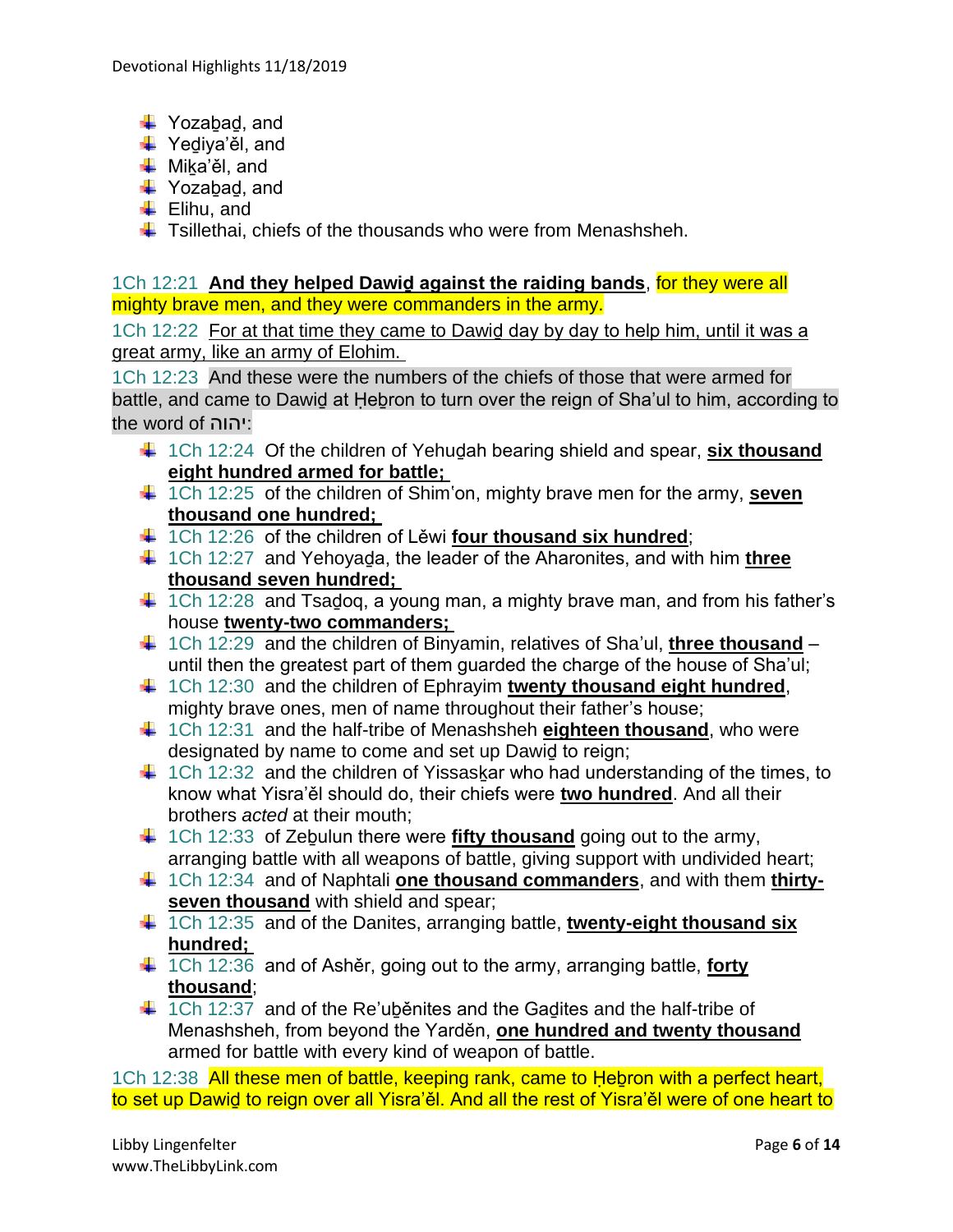#### set up Dawid to reign.

1Ch 12:39 And **they were there with Dawiḏ three days**, eating and drinking, for their brothers had prepared for them.

1Ch 12:40 And also those who were near to them, from as far away as Yissaskar and Zeḇulun and Naphtali, were bringing food on donkeys and camels, on mules and cattle – food of flour and cakes of figs and cakes of raisins, wine and oil and cattle and sheep in great quantities, for **there was joy in Yisra'ěl**.

One day Israel, the one new man, will once again have great joy when all the body of believers are gathered in Yahusha HaMashiach. Our King of kings will complete uniting us from every tongue, tribe, people, and nation. What a day of rejoicing that will be!

Col 1:18 And He is the Head of the body, the assembly, who is the beginning, the first-born from the dead, that He might become the One who is first in all.

# **Amos 7**

#### **Warning Visions**

**Amo 7:1** This is what the Master יהוה showed me, and see,

- $\ddotplus$  He was forming locust swarms at the beginning of the late crop. And see, it was the late crop after the mowings of the sovereign.
- $\downarrow$  Amo 7:2 And it came to be, when they had finished eating the grass of the land, that I said, "O Master יהוה, forgive, I pray! How does Ya'agob survive, for he is small?"
- Amo 7:3 **יהוה relented concerning this**. "It shall not be," said יהוה.

Amo 7:4 This is what the Master יהוה showed me, and see,

- the Master יהוה was calling to contend by fire, and it consumed the great deep and did consume the portion,
- Amo 7:5 and I said, "O Master יהוה, please stop! How does Ya'aqoḇ survive, for he is small?"
- Amo 7:6 **יהוה relented concerning this**. "This shall not be either," said the .יהוה Master

Amo 7:7 This is what He showed me, and see, יהוה

- $\ddot{\text{+}}$  stood on a wall made with a plumb-line, with a plumb-line in His hand,
- Amo 7:8 **and יהוה said to me, "Amos, what do you see?" And I said**, "A plumb-line."
- **And יהוה said**, "See, I am setting a plumb-line in the midst of My people Yisra'ěl, no longer do I pardon them.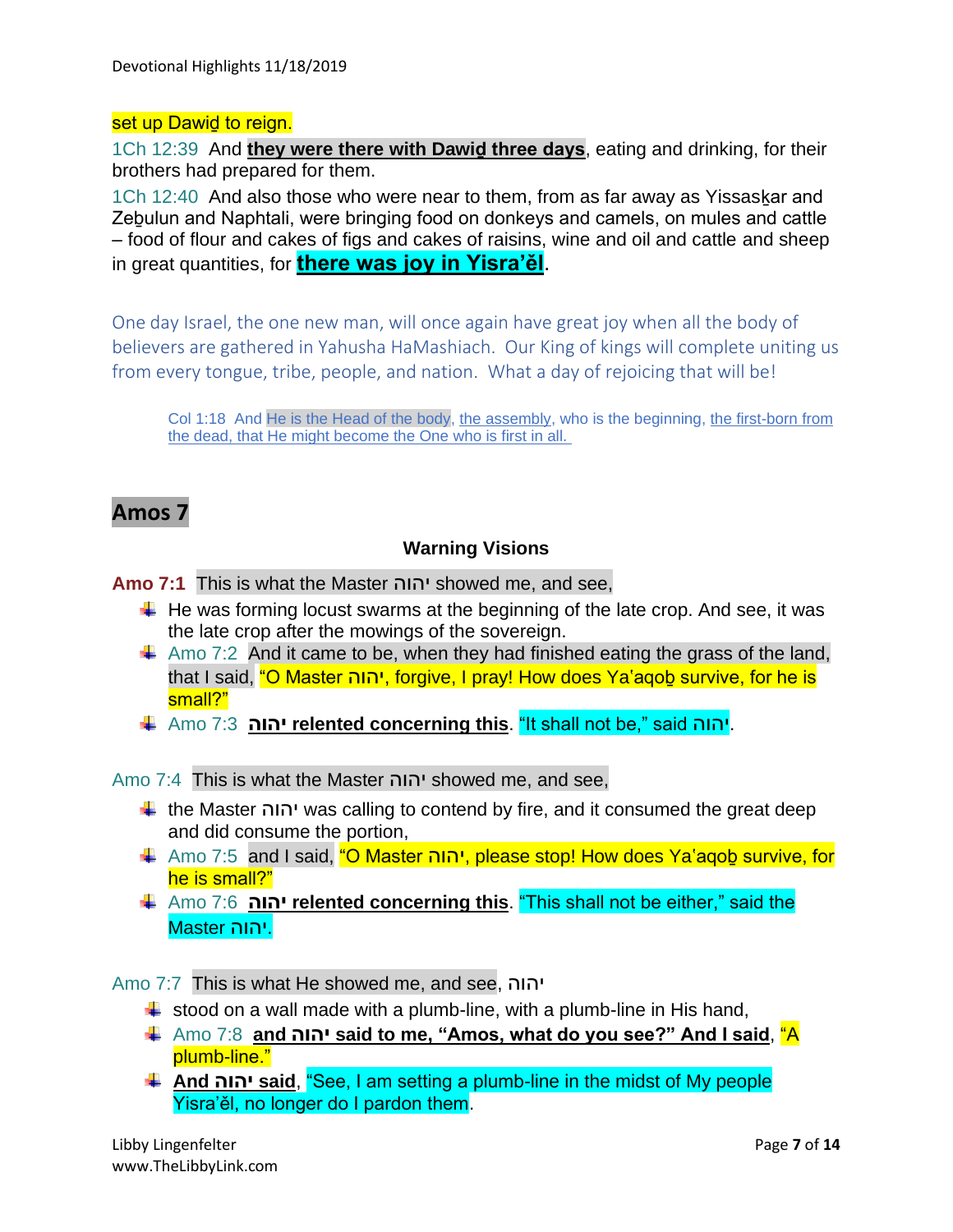### Amo 7:9 "And the high places of Yitshag shall be laid waste, and the set**apart places of Yisra'ěl shall be destroyed. And I shall rise with the sword against the house of Yaroḇ'am."**

### **Amos Accused**

Amo 7:10 Then Amatsyah the priest of Běyth Ěl sent to Yaroḇ'am sovereign of Yisra'ěl, saying,

- $\ddot$  "Amos has conspired against you in the midst of the house of Yisra'ěl. The land is not able to endure all his words,
- $\pm$  Amo 7:11 for this is what Amos said, 'Yarob'am shall die by the sword, and Yisra'ěl certainly be exiled from their own land.' "
- Amo 7:12 And Amatsyah said to Amos, "Go, you seer! Flee to the land of Yehuḏah, and eat bread and prophesy there,
	- o Amo 7:13 but do not prophesy any more at Běyth Ěl, for it is the sovereign's set-apart place and it is the house of the reign."

Amo 7:14 And Amos answered and said to Amatsyah,

- "**I am not a prophet**, nor **am I a son of a prophet**, for **I am a herdsman and a grower of sycamore figs.**
- Amo 7:15 "But יהוה took me from behind the flock, and יהוה said to me, 'Go, prophesy to My people Yisra'ěl.'
- Amo 7:16 "And now, hear the word of יהוה. You are saying, 'Do not prophesy against Yisra'ěl, and do not drop *words* against the house of Yitsḥaq.'

#### YHWH's prophecy to Israel is clearly stated by Amos.

#### Amo 7:17 **"Therefore thus said יהוה**,

- $\downarrow$  'Your wife shall become a whore in the city, and
- $\downarrow$  your sons and daughters fall by the sword, and
- your land be divided by a *measuring* line, and
- $\ddot{\bullet}$  you die in a defiled land, and Yisra'ěl shall certainly be exiled from its land.' "

# **Hebrews 13**

The author of Hebrews 13 gives final words for pleasing sacrifices to YHWH; sacrifices of love, respect of marriage covenants, of sharing, of prayer, of encouragement, and of support for one another. Especially to those that are in chains, as well as, for those leading others that speak the Word of YHWH. Be content in what YHWH has given us knowing that He will never leave us or forsake us.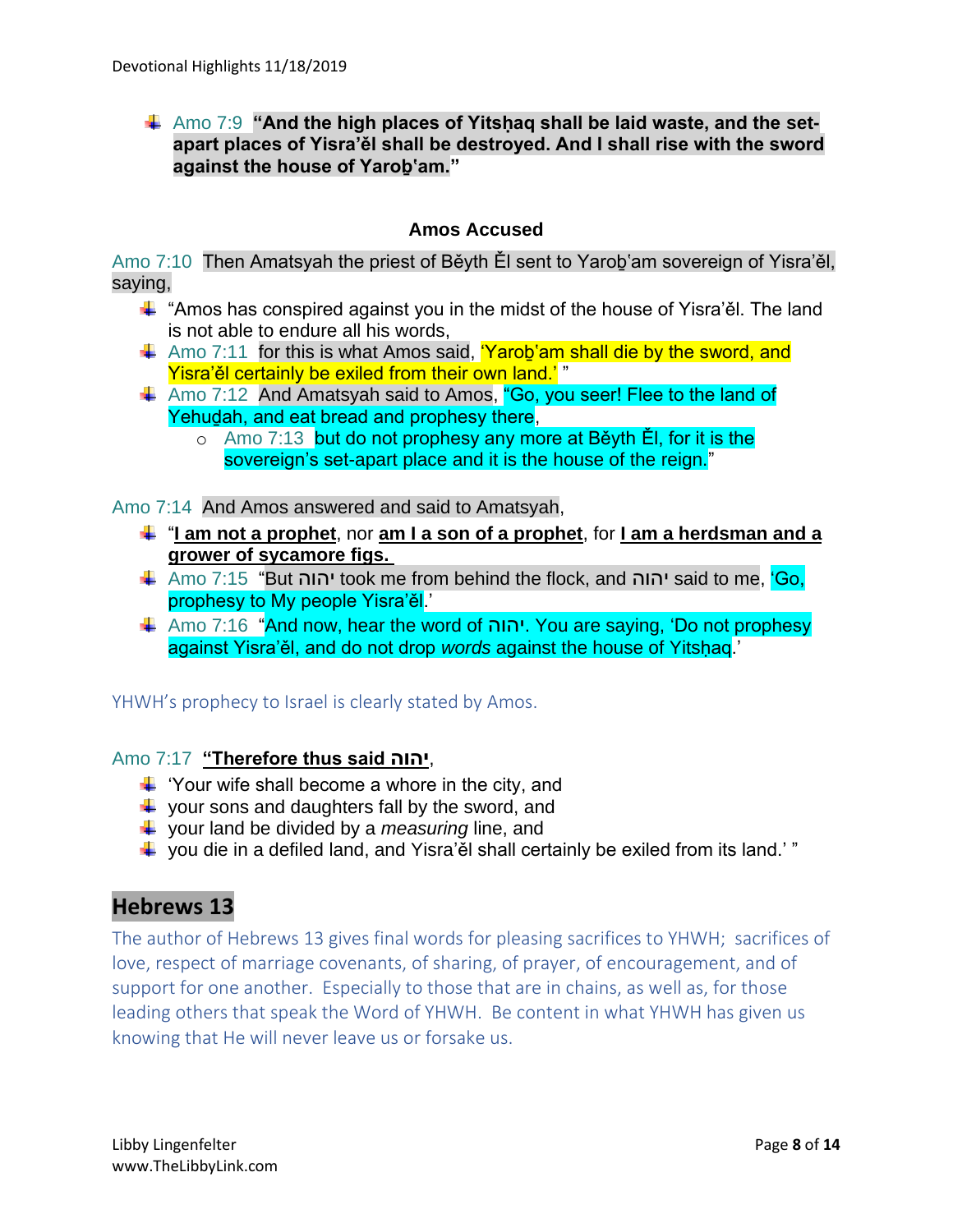Do not be deceived by strange teachings of placing people back under such things as the Book of the Law or oral Talmudic traditions; for those false teachers have no right to the altar outside the camp where Yahusha suffered to set-apart the people with His own blood.

## **Sacrifices Pleasing to YHWH**

**Heb 13:1** Let the brotherly love continue.

Heb 13:2 Do not forget to receive strangers, for by so doing some have unwittingly entertained messengers.

Heb 13:3 Remember the prisoners as if chained with them, and those being mistreated, since you yourselves also are in the body.

Heb 13:4 Let marriage be respected by all, and the bed be undefiled. But Elohim shall judge those who whore, and adulterers.

Heb 13:5 Let your way of life be without the love of silver,  $a$  and be satisfied with what you have. For He Himself has said, **"I shall never leave you nor forsake you,"** Deu\_31:6 Footnote: aImplying money.

Heb 13:6 so that we boldly say, "**is my helper, I shall not fear what man shall do to me."** Psa\_118:6.

Heb 13:7 Remember those leading you, who spoke the Word of Elohim to you. Consider the outcome of their behavior and imitate their belief.

Heb 13:8 יהושע Messiah is the same yesterday, and today, and forever.

Heb 13:9 Do not be borne about by various and strange teachings.<sup>b</sup> For it is good for the heart to be established by favor, **not with foods which have not profited those** 

who have been occupied with them. Footnote: **b** Eph 4:14.

Heb 13:10 **We have a slaughter-place from which those serving the Tent have no authority to eat.**

Heb 13:11 For the bodies of those beasts whose blood is brought into the Set-apart Place by the high priest for sin, are burned outside the camp.

Heb 13:12 And so יהושע also suffered outside the gate, to set apart the people with His own blood.

Heb 13:13 **Let us, then, go to Him outside the camp, bearing His reproach**.

Heb 13:14 For we have no lasting city here, but we seek the one coming.

Heb 13:15 Through Him then, let us continually offer **up a slaughter** *offering* **of praise** 

**to Elohim, that is, the fruit<sup>C</sup> of our lips, giving thanks to His Name.** Footnote: COr "bulls of our lips" – See Hos\_14:2.

Heb 13:16 And do not forget to do good and to share, for with such slaughter *offerings* Elohim is well pleased.

Heb 13:17 Obey those leading you, and be subject *to them*, for they watch for your lives, as having to give account. Let them do so with joy and not groaning, for that would be of no advantage to you.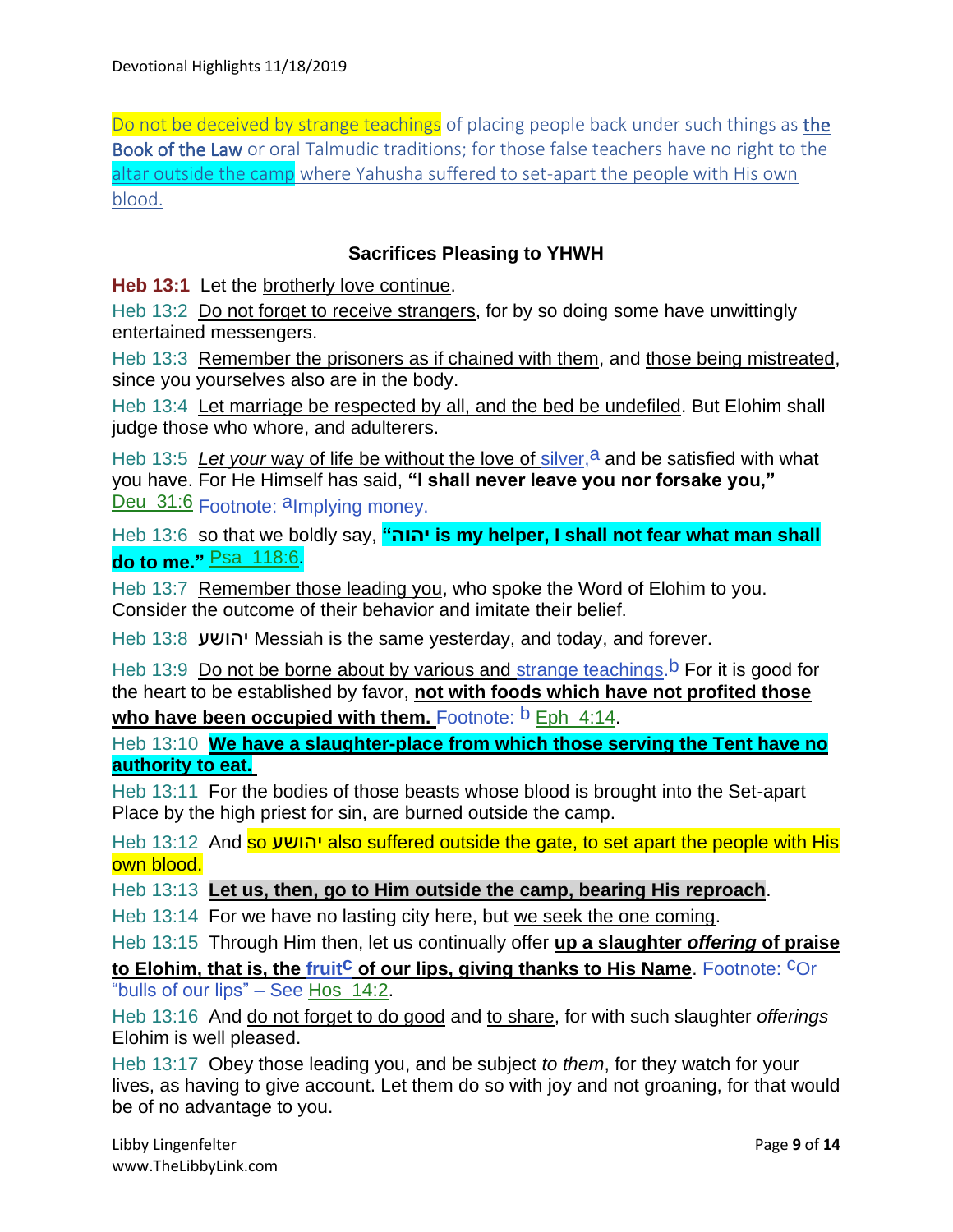Heb 13:18 Pray for us, for we trust that we have a good conscience, desiring to behave well in every way.

Heb 13:19 But I particularly encourage you to do this, that I might be restored to you the sooner.

#### **Benediction**

Heb 13:20 And the Elohim of peace who brought up our Master יהושע from the dead, that great Shepherd of the sheep, through the blood of the everlasting covenant,

Heb 13:21 make you perfect<sup>d</sup> in every good work to do His desire, working in you<sup>e</sup> what is pleasing in His sight, through יהושע Messiah, to whom be esteem forever and ever. Aměn. Footnotes: <sup>d</sup> Mat\_5:48. <sup>e</sup>See Gal\_2:20, Php\_2:13.

## **Final Greetings**

Heb 13:22 And I call upon you, brothers, bear with the word of encouragement for I have written to you in few words.

Heb 13:23 Know that brother Timotiyos has been released, with whom I shall see you if he comes shortly.

Heb 13:24 Greet all those leading you, and all the set-apart ones. Those from Italy greet you.

Heb 13:25 Favour be with you all. Aměn.

# **Luke 2**

#### **The Birth of Yahusha**

**Luk 2:1** And it came to be in those days that a decree went out from Caesar Augustus for all the world to be registered.

Luk 2:2 This took place as a first registration while Quirinius was governing Suria.

Luk 2:3 And all were going to be registered, each one to his own city.

Luk 2:4 And Yosěph also went up from Galil, out of the city of Natsareth to Yehuḏah, to the city of Dawiḏ, which is called Běyth Leḥem, because he was of the house and lineage of Dawiḏ,

Luk 2:5 to be registered with Miryam, who was engaged to him – being pregnant.

Luk 2:6 And it came to be, that while they were there, the days were filled for her to give birth.

Luk 2:7 And **she gave birth to her first-born Son, and wrapped Him up, and laid Him down in a feeding trough, because there was no room for them in a lodging place**.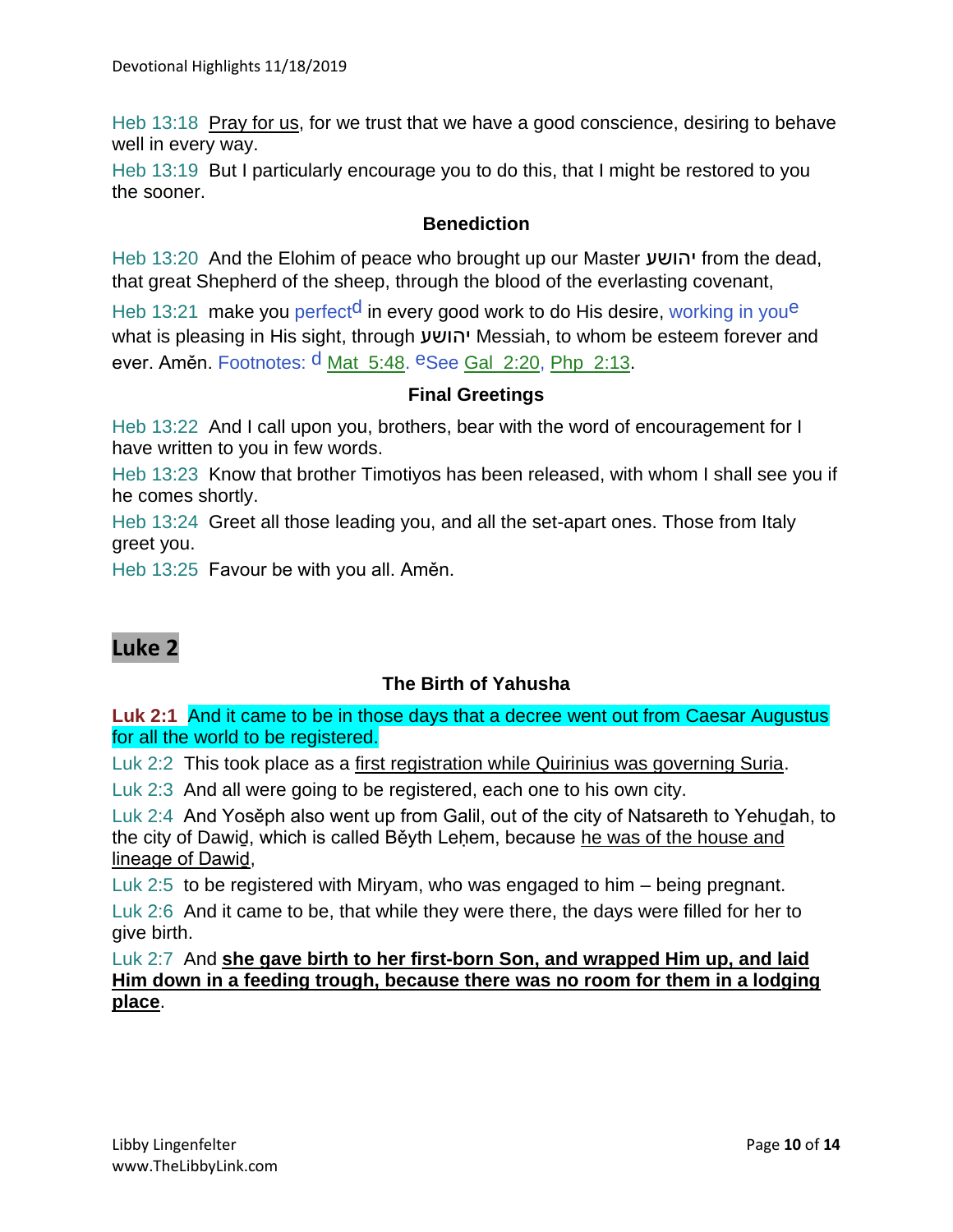Miriam, a virgin, was highly blessed and favored. In her womb, developed Yahusha, the 'bread from heaven.' Miriam served as a surrogate mother to birth Yahusha; for YHWH our Elohim does not mix 'two different kinds.' Yahusha most certainly came in the **'likeness'** of flesh. Yet, the 'saying', that he was 100% GOD and 100% man is incorrect in more ways than one. First that is not even mathematically correct.

Rom 8:3 For the Torah being powerless, in that it was weak through the flesh, Elohim, having sent His own Son **in the likeness of flesh of sin**, and concerning sin, condemned sin in the flesh,

### **The Shepherds and the Angels**

Luk 2:8 And in the same country there were shepherds living out in the fields, keeping watch over their flock by night.

We know shepherds are no longer out in the fields watching their flocks in the month of December. Some believe that Yahusha was born at the time of the 'Feast of Tabernacle', around September. Others believe He was born at the time of 'Passover and Unleavened Bread' in the spring. What we can agree on is that he was not born on December 25<sup>th</sup> on what is called 'Christmas.' These pagan 'holidays' are the enemy's attempt to try and change 'times and laws.' Tammuz is believed to have been born on December 25th; the season of Saturnalia.

Luk 2:9 And look, a messenger of יהוה stood before them, and the esteem of יהוה shone around them, and they were greatly afraid.

Luk 2:10 And the messenger said to them, "Do not be afraid, for look, I bring you good news of great joy which shall be to all people.

Luk 2:11 "Because there was born to you today in the city of Dawid a Saviour, who is Messiah, the Master.

This was another time for 'great joy!' Praise Yah! For unto us a child is born who is the Messiah! All aspects of His birth were foretold by the prophets!

Luk 2:12 "And this is the sign to you: You shall find a baby wrapped up, lying in a feeding trough."

Luk 2:13 And suddenly there was with the messenger a crowd of the heavenly host praising Elohim and saying,

Luk 2:14 "Esteem to Elohim in the highest, and on earth peace among men with whom He is pleased!"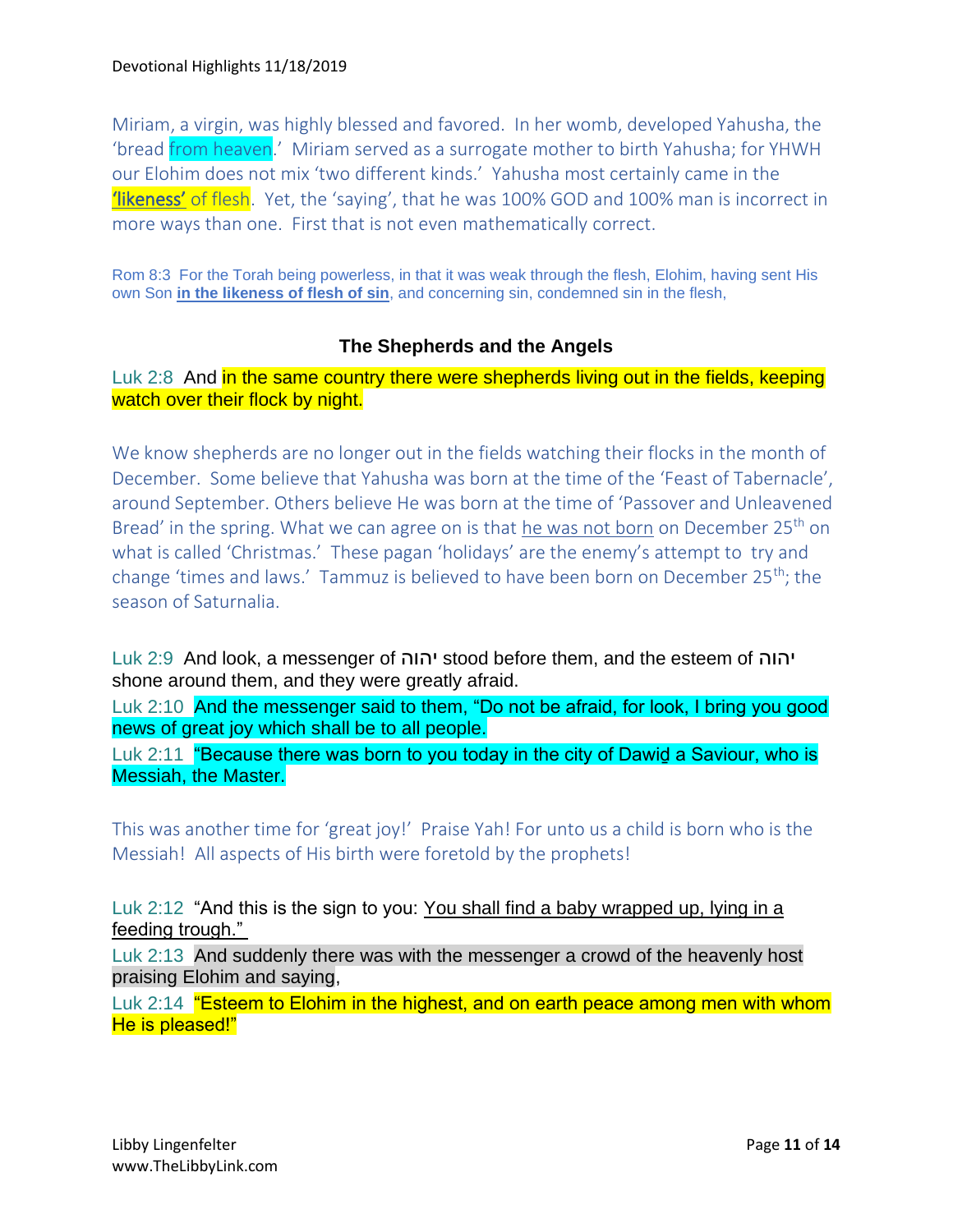It appears that was a moment of 'quantum tunneling' if you will. These shepherds had eye witnessed a crowd of heavenly host praising Elohim! There is much activity constantly around the throne room of YHWH and their presence may be closer than most think!

Luk 2:15 And it came to be, when the messengers had gone away from them into the heaven, that the shepherds said to each other, "Indeed, let us go to Běyth Lehem and see this matter that has taken place, which the Master has made known to us."

Luk 2:16 And they came in haste and found Miryam and Yosěph, and the baby lying in a feeding trough.

Luk 2:17 And having seen, they made known the matter which was spoken to them concerning the child.

Luk 2:18 And all those who heard marveled at what the shepherds said to them.

Luk 2:19 But Miryam kept all these matters, considering them in her heart.

Luk 2:20 And the shepherds returned, boasting and praising Elohim for all they had heard and seen, as it was spoken to them.

Luk 2:21 And when **eight days** were completed for Him to be circumcised, His Name was called יהושע, the Name given by the messenger before He was conceived in the womb.

#### **Strong's conceived defined:** sullambanō *sool-lam-ban'-o*

From G4862 and G2983; to *clasp*, that is, *seize* (*arrest*, *capture*); specifically to *conceive* (literally or figuratively); by implication to *aid:* - catch, conceive, help, take.

Yahusha was born during some of the final days of 'the Book of the Law', for He came to usher in the New Covenant. The Book of the Law served as a tutor until Yahusha would come after the order of Melchizedek. Joseph & Miriam, followed the processes rendered by the Book of the Law to stay in obedience; however, we also see that being set apart to YHWH was first initiated under the Book of the Covenant, the 'Law of YHWH.' Today, in Him, we are set-part by the blood of the Lamb and we are circumcised of heart.

#### **Yahusha Presented at the Temple**

Luk 2:22 And when the days of her cleansing according to the Torah of Mosheh were completed, they brought Him to Yerushalayim to present Him to יהוה– Luk 2:23 as it has been written in the Torah of יהוה,**" Every male who opens the** 

**womb shall be called set-apart to יהוה "**Exo\_13:2, Exo\_13:12, Exo\_13:15.

Luk 2:24 and to give an offering according to what is said in the Torah of יהוה,**" A pair of turtledoves or two young pigeons."** Lev\_5:11, Lev\_12:8.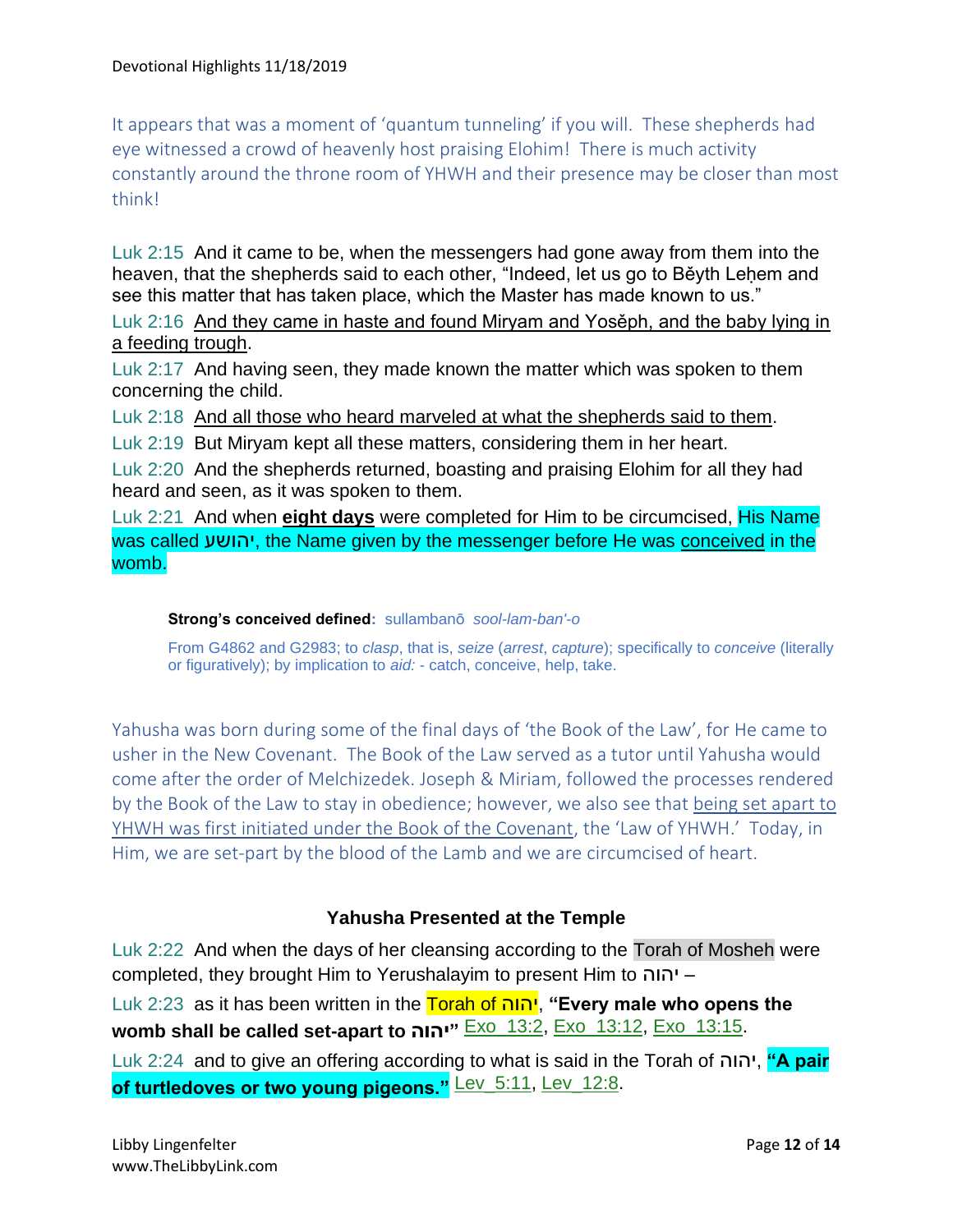Luk 2:25 And see, there was a man in Yerushalayim whose name was Shim'on, and **this man was righteous and dedicated, looking for** the comforting of Yisra'ěl. And the Set-apart Spirit was upon him.

Luk 2:26 And it had been revealed to him by the Set-apart Spirit that he would not see death before he sees the Messiah of יהוה.

Luk 2:27 And he came in the Spirit into the Set-apart Place. And as the parents brought in the Child יהושע, to do for Him according to the usual practice of the Torah [the Law],

Luk 2:28 then he took Him up in his arms and blessed Elohim and said,

- $\downarrow$  Luk 2:29 "Now let Your servant go in peace, O Master, according to Your word,
- $\downarrow$  Luk 2:30 for my eyes have seen Your deliverance,
- $\ddot{\phantom{1}}$  Luk 2:31 which You have prepared before the face of all the peoples,

Luk 2:32 **a light for the unveiling of the nations. Isa\_42:6**, Isa\_49:6 and the esteem of Your people Yisra'ěl."

Luk 2:33 And Yosěph and His mother were marvelling at what was said about Him.

Luk 2:34 And Shim'on blessed them, and said to Miryam His mother, "See, this One is set for a fall and rising of many in Yisra'ěl, and for a sign spoken against –

Luk 2:35 and a sword shall pierce through your own being also – so as to reveal the thoughts of many hearts."

Luk 2:36 And there was Hannah, a prophetess, a daughter of Penu'ěl, of the tribe of Ashěr. She was advanced in years, and had lived with a husband seven years from her maidenhood,

Luk 2:37 and **she was a widow of about eighty-four years**, who did not leave the Set-apart Place, but served Elohim with fastings and prayers night and day.

Luk 2:38 And she, coming in at that moment, gave thanks to יהוה, and spoke of Him to all who were waiting for redemption in Yerushalayim.

# **The Return to Nazareth**

Luk 2:39 And when they had accomplished all *matters* according to the Torah of יהוה, they returned to Galil, to their city Natsareth.

Luk 2:40 And the Child grew and became strong in spirit, being filled with wisdom. And the favor of Elohim was upon Him.

#### **The Boy Yahusha in the Temple**

Luk 2:41 And His parents went to Yerushalayim every year at the Festival of the Pěsah.

Luk 2:42 And when He was **twelve years old**, they went up to Yerushalayim according to the practice of the festival.

Luk 2:43 When they had accomplished the days, as they returned, **the Child יהושע stayed behind in Yerushalayim. And His parents did not know it,**